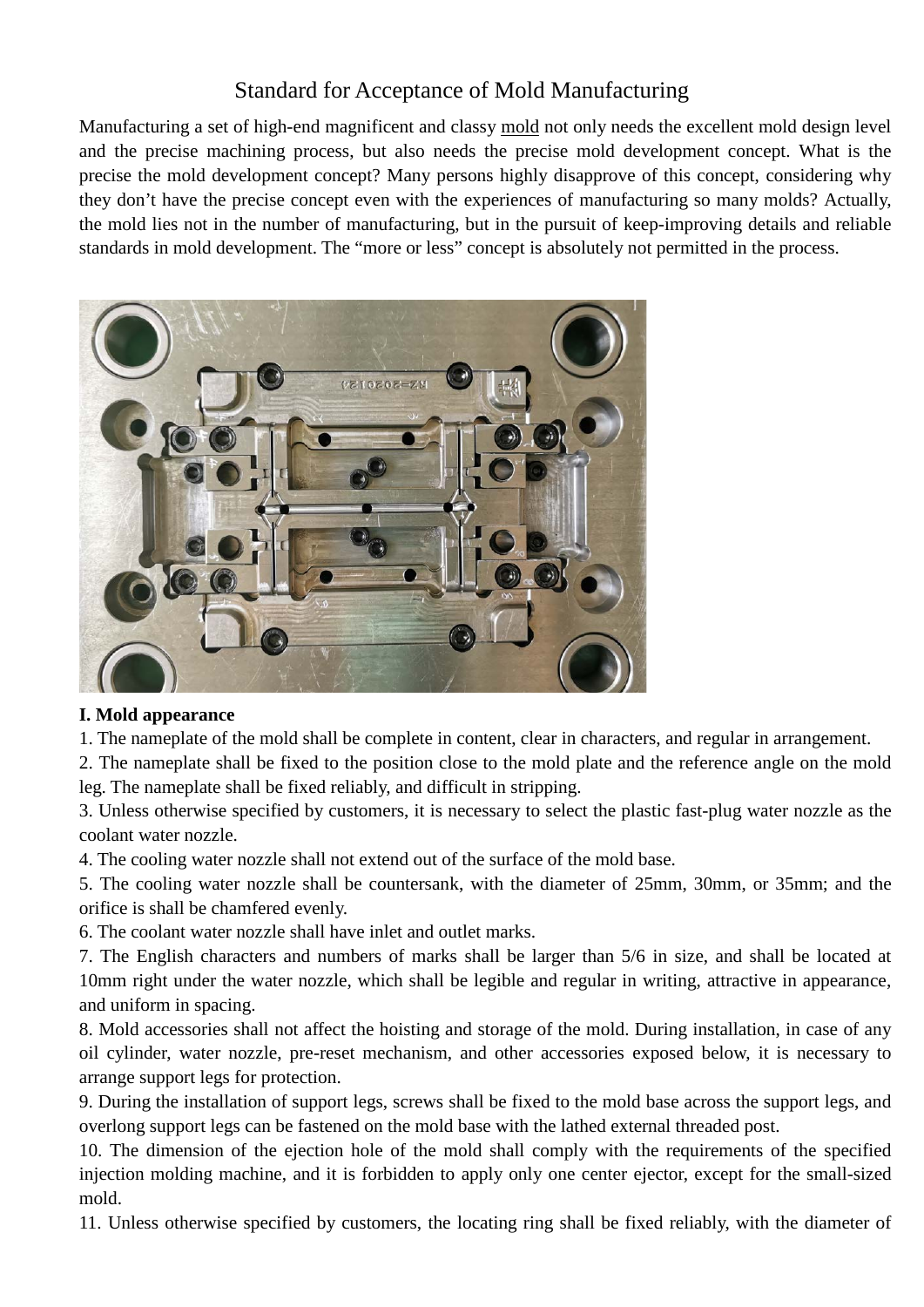100mm or 250mm; and the locating ring is 10 to 20mm higher than the base plate.

12. The boundary dimension of the mold shall comply with the requirements of the specified injection molding machine.

13. For any mold for which there are requirements in the direction of installation, it is necessary to mark the direction of installation with the arrow on the front mold plate or the rear mold plate; and the "UP" word shall be marked next to the arrow, the arrow and the word shall be yellow in color, and the word height shall be 50 mm.

14. The surface of the mold base shall be free of dents, rust, unnecessary lifting rings, incoming/outgoing stream, oil holes, and other defects that affect appearance.

15. The mold shall be convenient to hoist and transport; and during hoisting, the components and parts of the mold shall be disassembled, and the lifting ring shall not be intervened with the water nozzle, the oil cylinder, the pre-push-pack pin, etc.

### **II. Materials and hardness of mold**

1. The mold base shall comply with the standard.

2. The formed parts of the mold and the gating system (core, movable and fixed mold inserts, movable insert, sprue spreader, ejector pin, and sprue bush) shall be made of materials with performance higher than 40Cr.

3. During the forming of plastics that are easy-corrosive to the mold, the formed parts shall be made of corrosion-resistant materials, and it is necessary to take anti-corrosive measures for formed surfaces.

4. The hardness of the formed parts of the mold shall not be lower than 50HRC, or the hardness of surface-hardening treatment shall be higher than 600HV.



### **III. Ejection, return, core pulling and inserting, and taking-out**

- 1. During ejection, it is necessary to ensure smoothness, and no clamping stagnation, and abnormal sound.
- 2. The surface of the lifter shall be polished, which shall be lower than the core surface.

3. The sliding component shall be provided with the oil groove, and shall be subjected to nitrogen treatment on the surface; and upon treatment, surface hardness shall be HV700 above.

4. All ejector pins shall be equipped with standstill positioning, each shall be numbered.

5. The ejection distance shall be limited by the limited block.

6. It is necessary to select the standard part as the return spring, and two ends of the spring shall not be polished and cut off.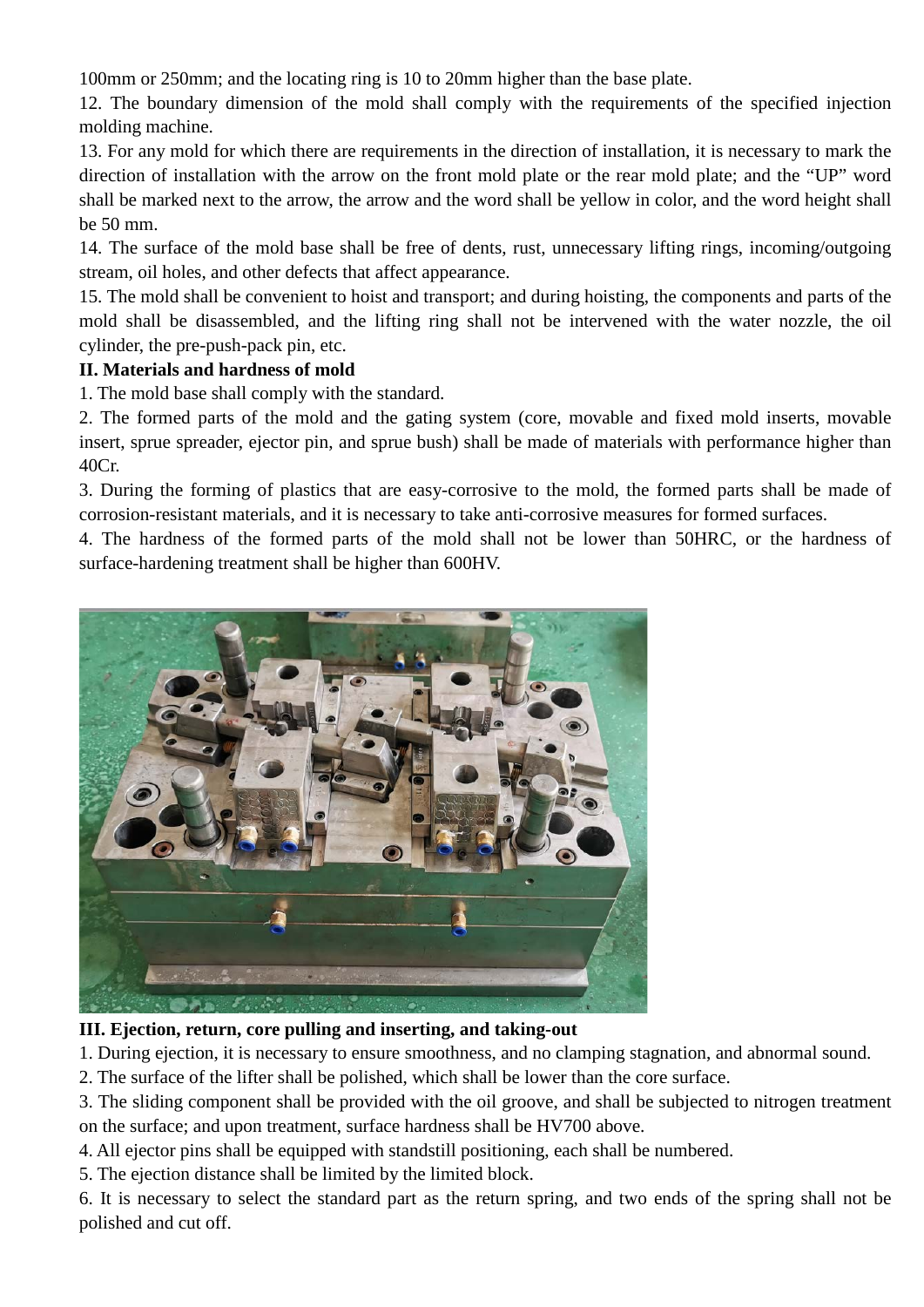7. It is necessary to set range limit for the slider, and the loose core, and to set spring limit for the small slider; in case of inconvenience for spring installation, ball catches can be used; and it is necessary to arrange the travel switch for the loose core of the oil cylinder.

8. Generally, the core pulling of the slider is conducted with the slider angle pin, and the angle of the slider angle pin shall be 2° to 3° smaller than that of the slider locking surface. In case of overlong travel for the slider, pulling shall be implemented by the oil cylinder.

9. When the end face of the formed part of the loose core of the oil cylinder is wrapped, the oil cylinder shall be equipped with the self-locking mechanism.

10. The wear-resisting plate shall be arranged on the lower side of the large slider with width exceeding 150 mm, which shall be made of T8A material; and upon thermal treatment, the hardness ranges from HRC50 to 55, the wear-resisting plate is 0.05 to 0.1 mm higher than the large surface, and the oil groove is formed in the slider.

11. The up-and-down leap of the ejector pin is not permitted.

12. The ejector pin is equipped with barbs, the directions of barbs shall keep consistent, and barbs shall be removed from the product.

13. Fit clearance between the ejector pin hole and the ejector pin, the length of the adhesive sealing section, and the surface roughness of the ejector pin hole shall comply with the requirements of relevant enterprise standards.

14. The product shall be convenient to take down by the operator.

15. During the ejection of the product, the project is easy to move along with the lifter, grooving or etching shall be implemented on the ejector pin.

16. The stripper bar fixed on the ejector pin shall be firm and reliable, the non-formed part around it shall have the gradient of 3° to 5° upon machining, and the lower part shall be chamfered.

17. There shall be no scrap iron, and other impurities in the oil-way hole in the mold base.

18. The end face of the push back pin shall be smooth, without spot welding. There shall be no gasket and spot welding at the bottom of the base head.

19. The sprue plate of the 3-plate mold is smooth in guiding slide, and easy to draw back.

20. The limit pull rods of the 3-plate mold shall be arranged on two sides of the mold in the direction of installation, or the pulling plate is arranged additionally outside the mold base to prevent the limit pull rods from being intervened with the operator.

21. The oil-way air passage shall be smooth, and the return of hydraulic ejection shall be ensured.

22. The exhaust port shall be formed at the bottom of the guide bushing.

23. There shall be no clearance during the installation of the positioning pin.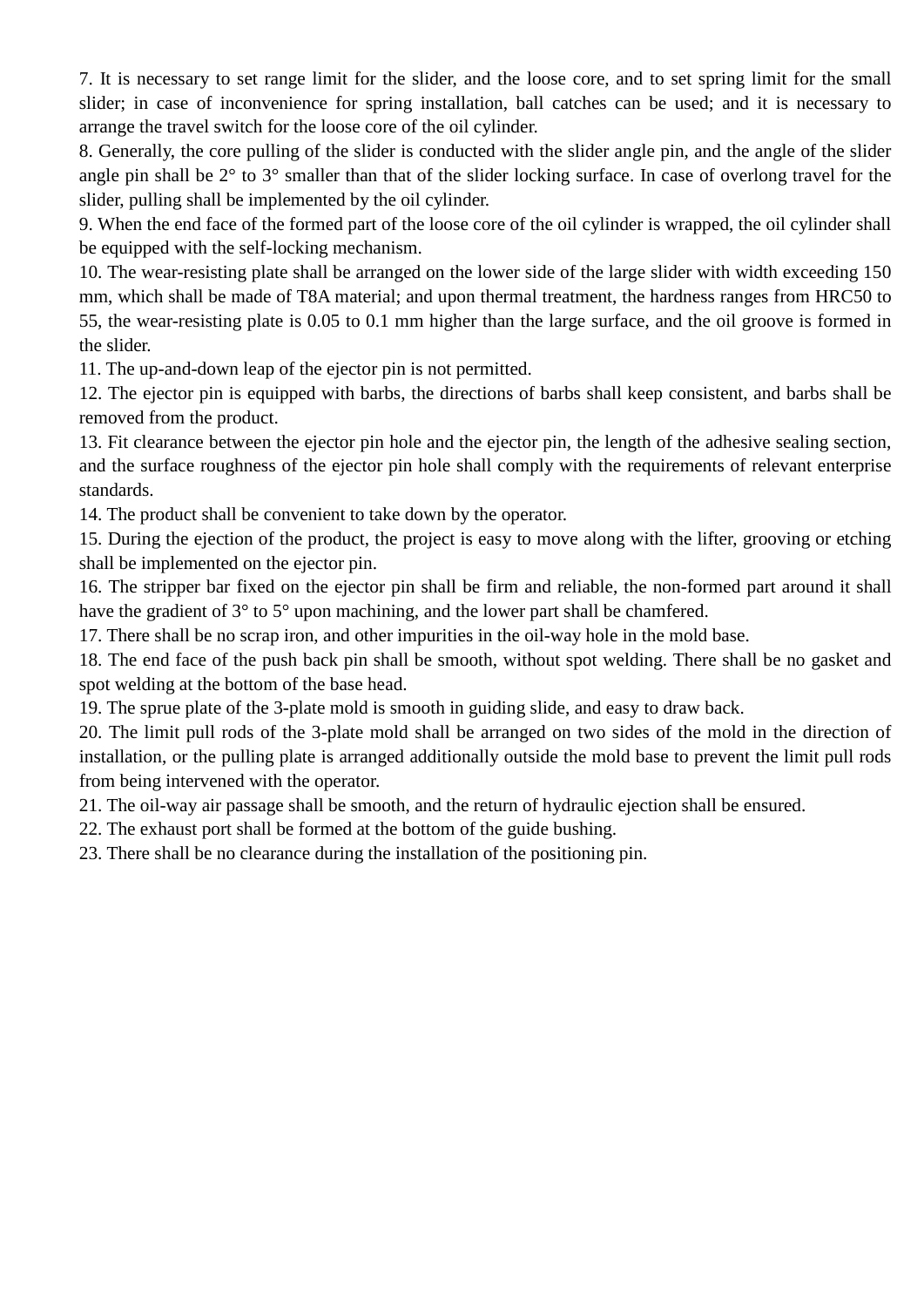

#### **IV. Cooling and heating systems**

1. The cooling or heating system shall be fully smooth.

2. Sealing shall be reliable, and the system shall be free of leakage and easy to overhaul under the pressure of 0.5MPa.

3. The dimension and shape of the seal groove formed in the mold base shall comply with the requirements of the relevant standards.

4. The seal ring shall, when being placed, be coated with grease, which shall be higher than the mold base surface after being placed.

5. Spacers of water and oil runners shall be made of materials that are not easy to corrode.

6. Concentrated water feeding shall be applied for cavity and core.

#### **V. Gating system**

1. During arrangement, the sprue shall not affect the appearance of the product, and shall meet the assembly requirements of the product.

2. The section and length of the runner shall be reasonable in design, that is, it is necessary to shorten the process, and reduce the sectional area to shorten filling and cooling time on the premise of ensuring the forming quality, while keeping the minimum loss in the plastics of the gating system.

3. The partial section of the branched runner of the three-plate mold on the reverse side of the front mold plate shall be in the trapezoid or semi-circular shape.

4. In case that there are breaking materials on the sprue plate of the three-plate mold, the diameter of the sprue inlet shall be smaller than 3 mm, and a 3 mm-depth step that is recessed in the sprue plate shall be arranged at the ball end.

5. The ball-end sprue puller shall be fixed reliably, which can be pressed under the locating ring, or can be fixed with grub screws, or can be pressed by the pressing plate.

6. The sprue, and the runner shall be machined as specified in drawing dimensions, and manual machining or machining with polishing machine is not permitted.

7. The pin-point gate shall comply with the requirements of the specification.

8. The front end of the branched runner shall be extended as the cold slug well.

9. The sprue puller shall keep smooth transition during Z-shaped undercutting

10. The branched runner on the parting surface shall be in the circular shape, and cavity and core shall be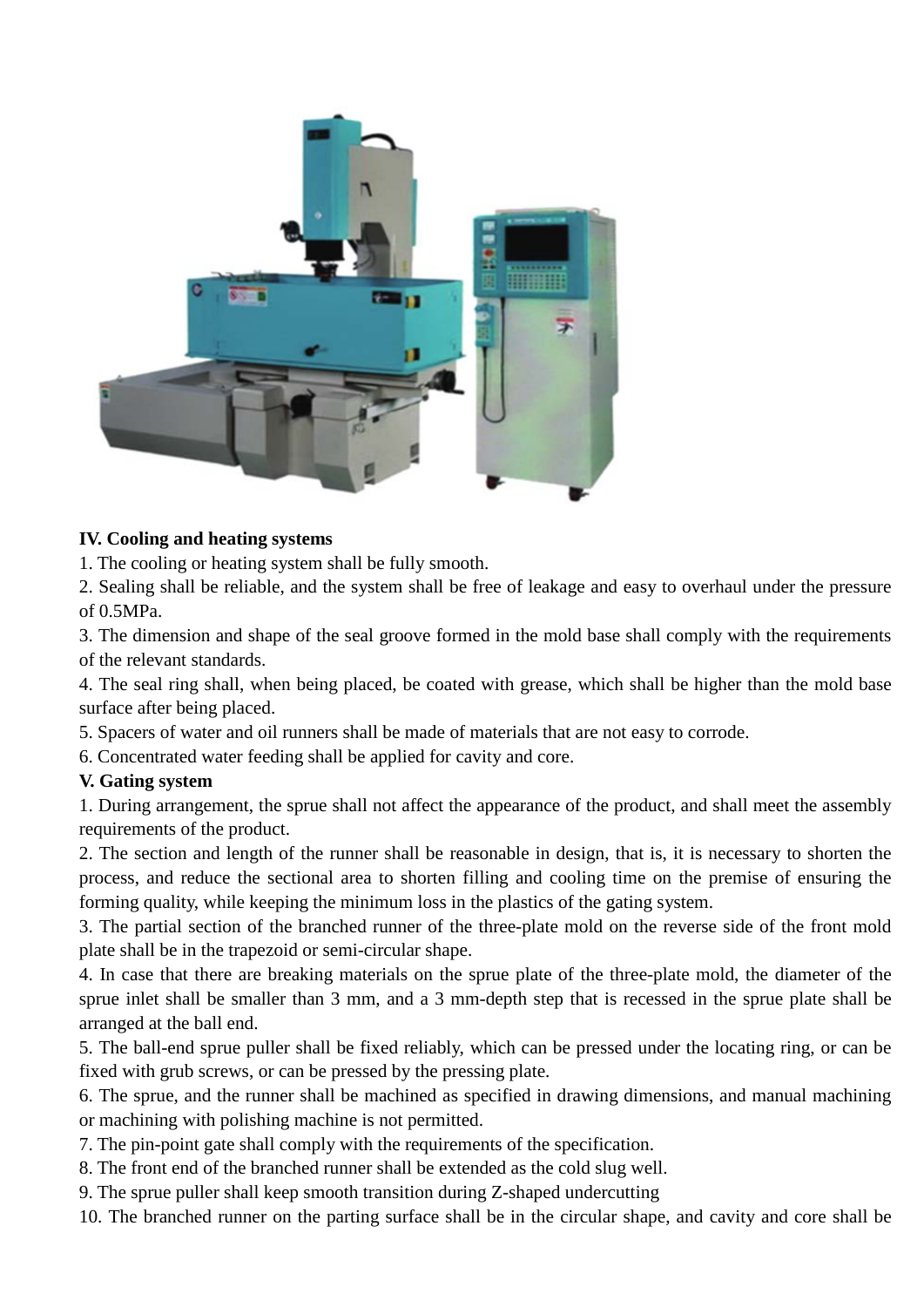free of dislocation.

11. The submarine gate on the ejector beam shall be free of surface shrinkage.

12. The diameter and depth of the cold slug well of the transparent product shall comply with the standards of design.

13. Materials are easy to remove, there is no any sprue trace for the appearance of the product, and there are no residual materials at the assembly of the product.

14. In the hooked submarine gate, two inserts shall be subjected to nitrogen treatment, and the surface hardness is up to HV700.



#### **VI. Hot runner system**

1. The wiring of the hot runner shall be reasonable in layout for easy access, and wiring numbers shall be in one-to-one correspondence.

2. The hot runner shall be subjected to the security test, and insulation resistance against ground is larger than 2MW.

3. In terms of temperature control cabinet and hot nozzle, standard parts shall be applied in the hot runner.

4. The main gate is connected with the hot runner with screw threads, and the bottom plane is in contact seal. 5. The hot runner comes in good contact with the heating plate or the heating bar, the heating plate is fixed with screws or studs, and surfaces are in a reasonably good fit.

6. The J-shaped thermocouple shall be applied, which is matched with the temperature-controlled meter.

7. Each set of heating elements shall be controlled by the thermocouple, and the thermocouple shall be reasonable in layout.

8. The nozzle shall meet the requirements of design.

9. The hot runner shall be reliable in positioning, and shall be at least provided with two locating pins, or be fixed with screws.

10. The heat insulation pad shall be arranged between the hot runner and the mold plate.

11. The error between temperature set by the temperature-controlled meter and actually displayed temperature shall be smaller than  $\pm 5^{\circ}$ C, and temperature control shall be sensitive.

- 12. The cavity and the nozzle mounting hole shall be run through.
- 13. The wires of the hot runner shall be bundled, which are covered with the pressing plate.
- 14. There are sockets with the same specification, which shall be marked clearly.
- 15. The control line shall be sheathed, without damage.
- 16. The temperature control cabinet is reliable in structure, and there is no loose connection in screws.

17. The sockets are installed on the bakelite plate, which shall not exceed the max. dimension of the mold plate.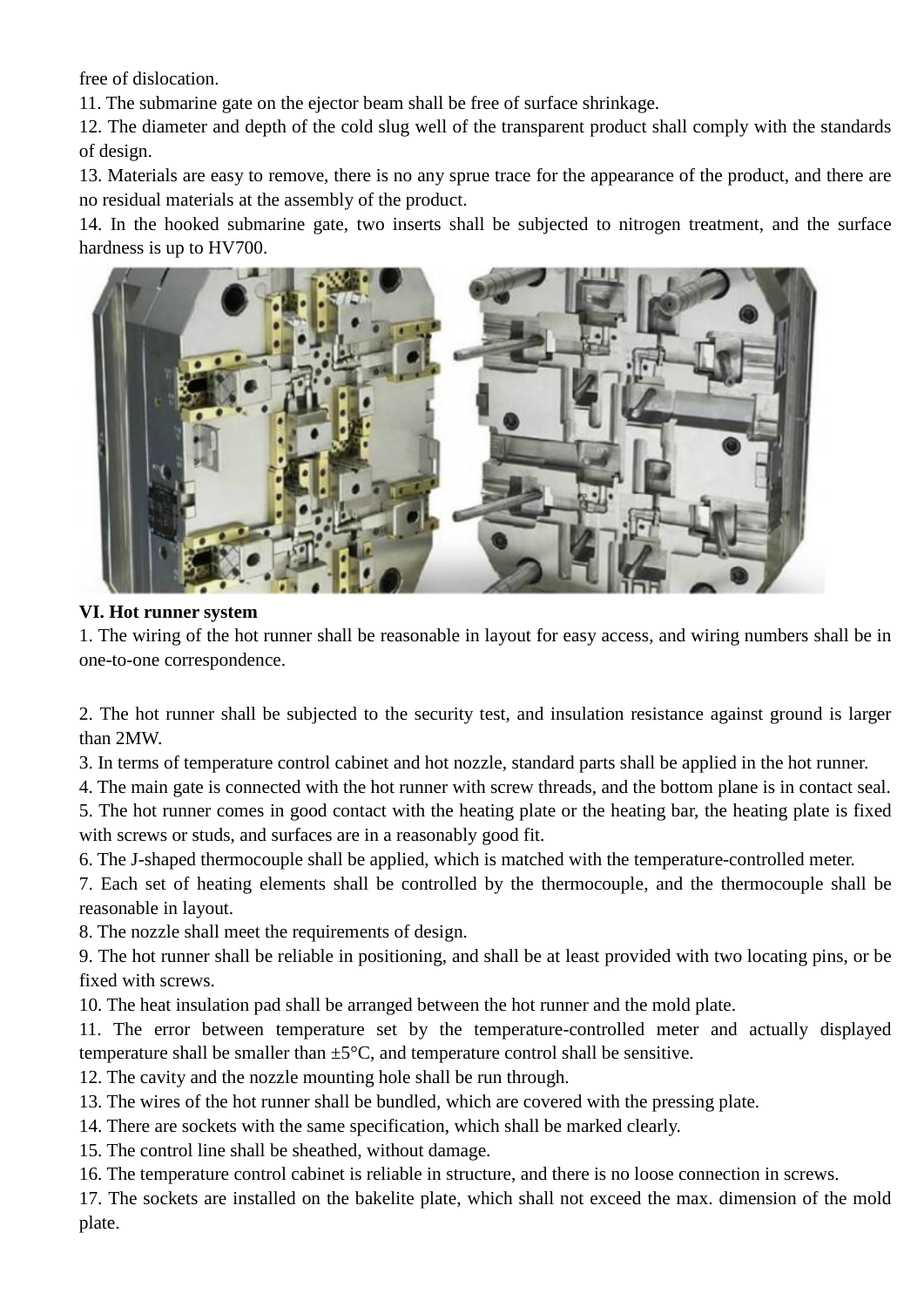18. The wires shall not be exposed out of the mold.

19. There shall be fillet transitions at all positions of contacting the wires on the hot runner or the mold plate. 20. Prior to the assembly of the mold plate, all lines shall be free of open circuit or short circuit.

21. All wires shall be connected correctly, and excellent in insulating property.

22. Upon the installation and clamping of the mold plate, all lines shall be checked again with the multimeter.

## **VII. Formed part, parting surface, and air discharge duct**

1. The surfaces of cavity and core shall be free of unevenness, pits, rust, and other defects that affect appearance.

2. The insert is matched with the mold frame, and there are clearances of less than 1 mm at filleted corner around.

3. The parting surface shall keep clean and neat, and shall be free of the clearance of the hand-held grinding wheel, and there shall be no recess in the adhesive sealing section.

- 4. The depth of the air discharge duct shall be smaller than the flash value of plastics.
- 5. Inserts shall be full in grinding, smooth in placement, and reliable in location.

6. Inserts, insert cores, and other parts shall be located and fixed reliably, round parts shall be equipped with standstill locking, and copper sheets and iron sheets shall not be cushioned under inserts.

- 7. The end face of the ejector pin shall keep consistent with the core.
- 8. The formed parts of cavity and core shall be free of undercutting, chamfering, and other defects.

9. The rib is ejected smoothly

10. For products of the multi-cavity mold, unless otherwise specified by customers in locations and dimensions, left and right parts are symmetrical, and shall be marked with L or R at the position where appearance and assembly are not affected, with the word number of 1/8.

11. The mold base locking surface shall be ground fully, with more than 75% area of contact.

12. The ejector pins shall be arranged at the position close to the side wall, and next to the rib and the boss, which shall be as large as possible.

13. It is necessary to mark number of 1, 2, 3, etc. for the same parts.

14. Each kiss-off surface, shut-off surface, and parting surface shall be ground fully.

15. The adhesive sealing section of the parting surface shall comply with the standards of design. Molds with medium size and below range from 10 to 20mm, large-sized molds range from 30 to 50 mm, and the rest is machined for clearance.

16. Texture and abrasive blasting shall keep even, which meet the requirements of customers.

17. For any product with requirements on appearance, it is necessary to take shrink-proof measures for screws on the product.

18. In case of any stud with depth exceeding 20 mm, it is necessary to select the ejection pipe.

19. The wall thickness of the product shall be even, with deviation being controlled within  $\pm 0.15$  mm.

20. The width of the rib shall be less than 60% of the wall thickness of the appearance.

21. Insert cores on the lifter and the slider shall be fixed reliably.

22. Upon the inserting of cavity into core, or the inserting of core into cavity, there shall be slope locking and machining for clearance at the periphery.

## **VIII. Injection molding production process**

1. The mold shall have the stability of injection molding production and the repeatability of correction in process parameters within the normal injection molding process range.

2. During the injection molding production of the mold, injection pressure shall be generally smaller than 85% of the rated maximum injection pressure of the injection molding machine.

3. During the injection molding production of the mold, the injection rate at the 3/4 travel shall not be lower than 10% of the rated maximum injection rate or exceed 90% of the rated maximum injection rate.

4. During the injection molding production of the mold holding pressure shall be generally smaller than